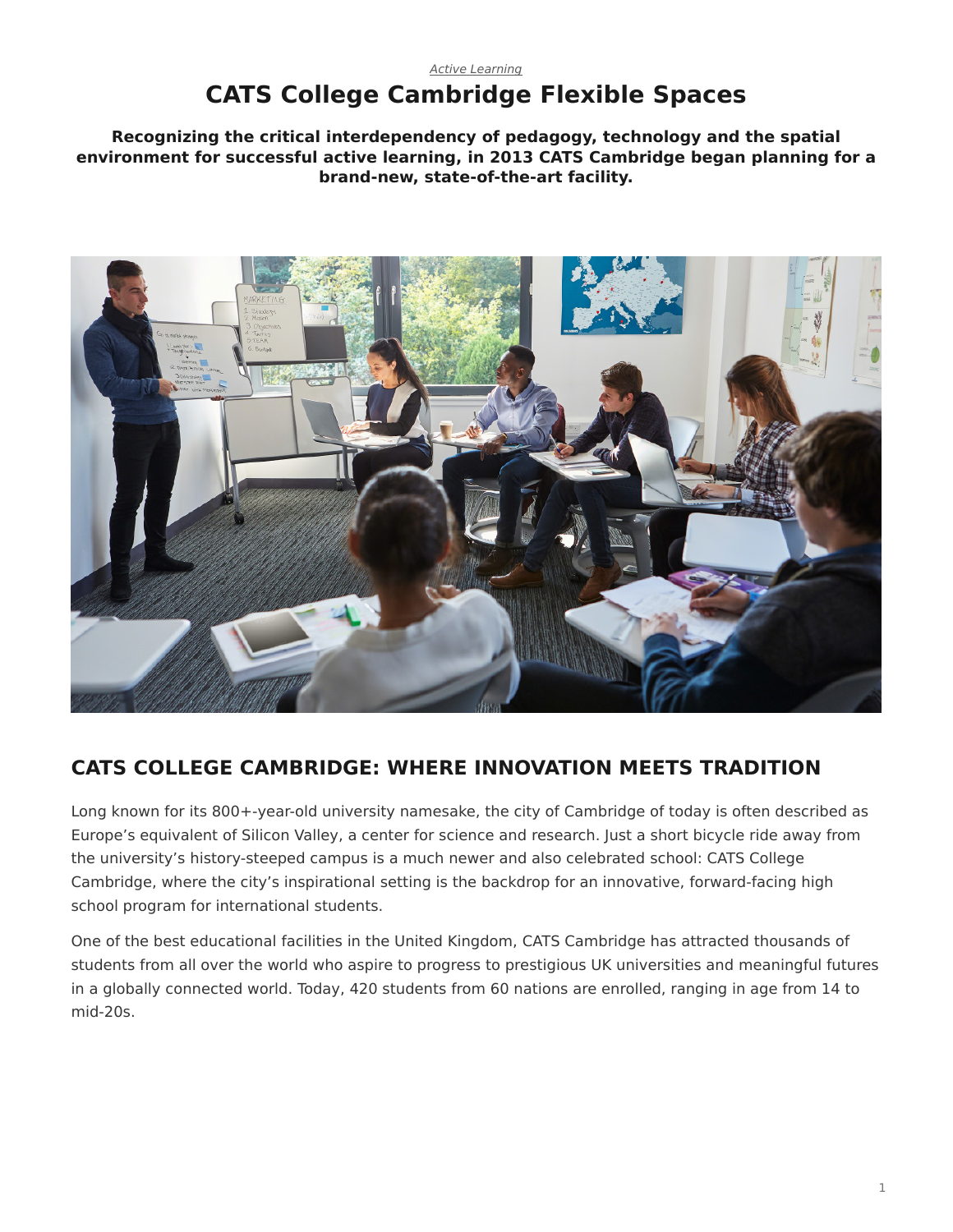The CATS Cambridge faculty and staff strive to combine exceptionally high-quality teaching with a deep understanding of each student's individual needs. With a focus on both academic and personal development, the school offers students a supportive yet challenging learning environment, allowing them to thrive within the classroom and beyond. Central to CAT's mission is a student-centered, active approach to learning.

"There are many different ways and styles of learning, and that's doubly true at CATS where our students come from all over the world," says CATS Cambridge Principal Stuart Wilson. "Our students aren't just learning subjects. They're learning to learn. For many, that's the key. So we try to create situations that get students thinking, get them talking to each other, get them working with each other. If they're just listening to a teacher, they're not thinking."

Recognizing the critical interdependency of pedagogy, technology and the spatial environment for successful active learning, in 2013 CATS Cambridge began planning for a brand-new, state-of-the-art facility. The overarching intent was to create an inspiring, innovative learning environment that would spur each student's success. "We wanted a building that would genuinely express how we felt about teaching," says Wilson. "There's nothing worse than a situation where we want to accomplish something but have to compromise what we want to do."

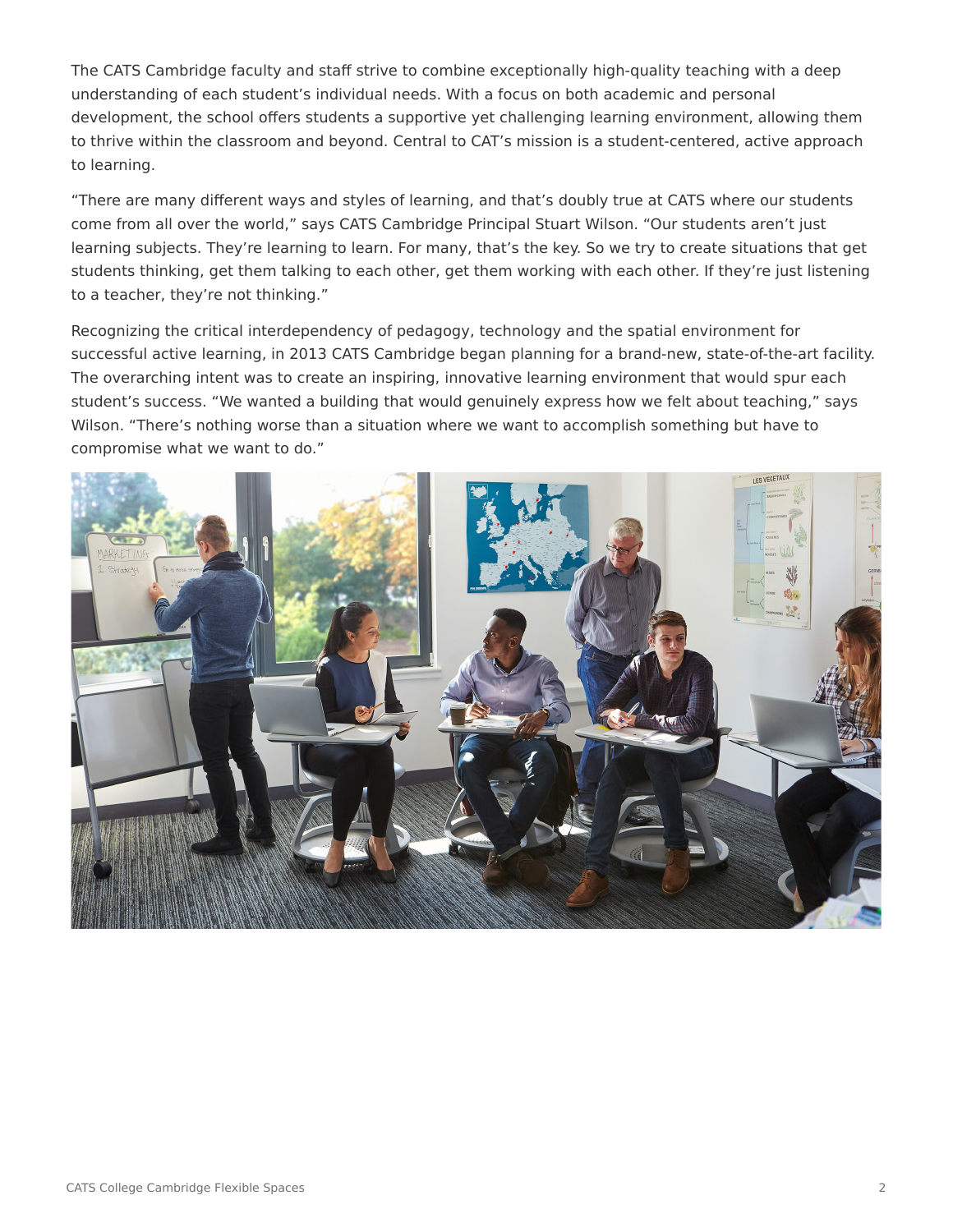# **A BIG SHIFT IN TEACHING AND LEARNING**

In the UK as well as much of the Western world, important changes have been underway in education since the turn of the new century. Before then, educational models emphasized rote memorization — an easy-tomeasure type of learning that is essentially a teacher-centered approach. "Since about 2001, educators have been focusing on what actually happens inside a class and what makes for real learning," says Wilson. "The big shift has been to move from teacher-led learning — the sage on the stage — to student-centered learning, where the teacher's role is to be the guide on the side."

Active, student-centered learning is now a popularized topic among educators. "It's almost become cliché because people talk about it so much," reports Wilson. And yet, it's still not encoded in how many schools actually operate day-to-day. Too often, classrooms and teaching styles reflect Victorian-era norms versus present-day imperatives – i.e., students spend most of their time sitting in classrooms optimized for group lectures versus personalized, active learning.

## **A POWERFUL CONVERGENCE OF POSSIBILITIES**

As educators at CATS Cambridge began planning for their new facility, they had big ideas for what they wanted to accomplish. "One of the things that students need if they're to be comfortable and in control of their own environment is choice," explains Wilson. "So one of the things we wanted to do with our new campus was to create opportunities for students to choose where to work. We were really lucky because we started with a blank canvas."

Although the planning team at CATS had well-defined goals and ideas, they also wanted to gain new insights from experts who could expose them to a wider range of possibilities and successfully partner with them to realize solutions. They brought their aspirations to Steelcase UK dealership Hunts Office Furniture & Interiors Ltd. Working collaboratively over the next two years, their efforts resulted in a new campus, opened in September 2015, where every learning space was designed to meet the needs of a diverse student body.

# **PURPOSEFULLY DESIGNED FOR STUDENT ENGAGEMENT**

At the new CATS Cambridge, classrooms are informal, flexible spaces that emphasize doing and learning in small groups, whether it's collaborating around a table, a microscope or a whiteboard. A sophisticated environmental control system brings in fresh air to help keep students alert and engaged. Comfortable chairs on casters are easily arranged and rearranged for various scenarios, and integrated technology improves both the scope and efficiency of learning.

Nearby, a spacious reading room meets students' needs for focused study time, alone or in small groups. A variety of settings accommodates various preferences, and windows bring in natural light and views, a proven way to rejuvenate tired eyes and overloaded minds.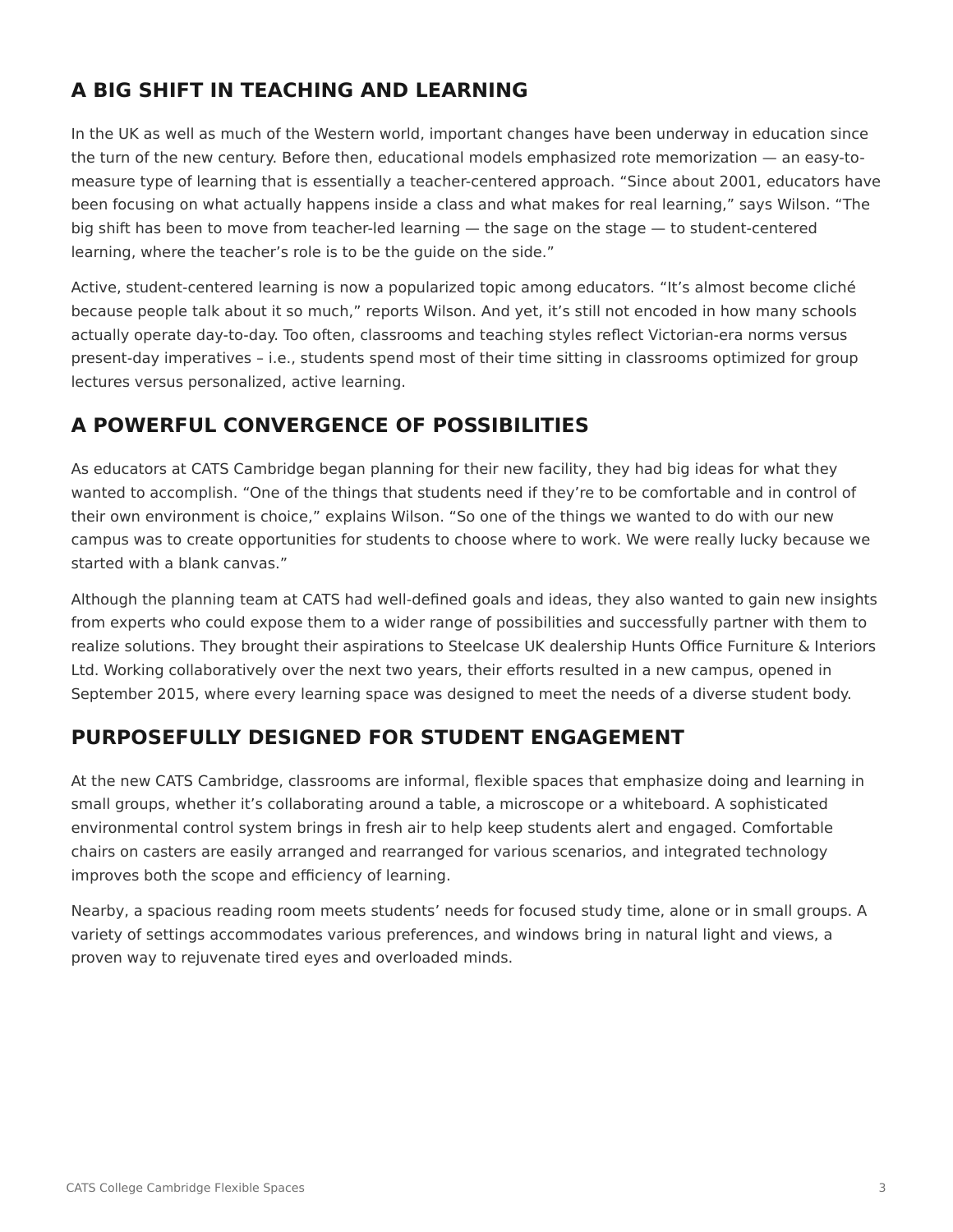Recognizing the positive impact of relaxation and social encounters, the facility includes a well-equipped common room where students come and go, whether for a few minutes of individual study between classes, working together on a group assignment or simply relaxing, alone or together, often over coffee. A shielded, technology-equipped collaboration setting provides a dedicated space for small-group work, increasing the versatility of this popular destination.



As students transition between classes, casual "touchdown" spaces are threaded throughout corridors. These are ideal sites for a few minutes of individual work or informal encounters with classmates or teachers.

Deliberate informality is an important part of the CATS Cambridge philosophy because it encourages spontaneous conversations, which often lead to unexpected insights and deeper appreciation for others. "The difference between a great student and a good student is fundamentally what happens outside the classroom," explains Wilson. "The most successful students are the ones who take what they've been doing in class and go and talk about it with other people. So the spaces where they do that are important."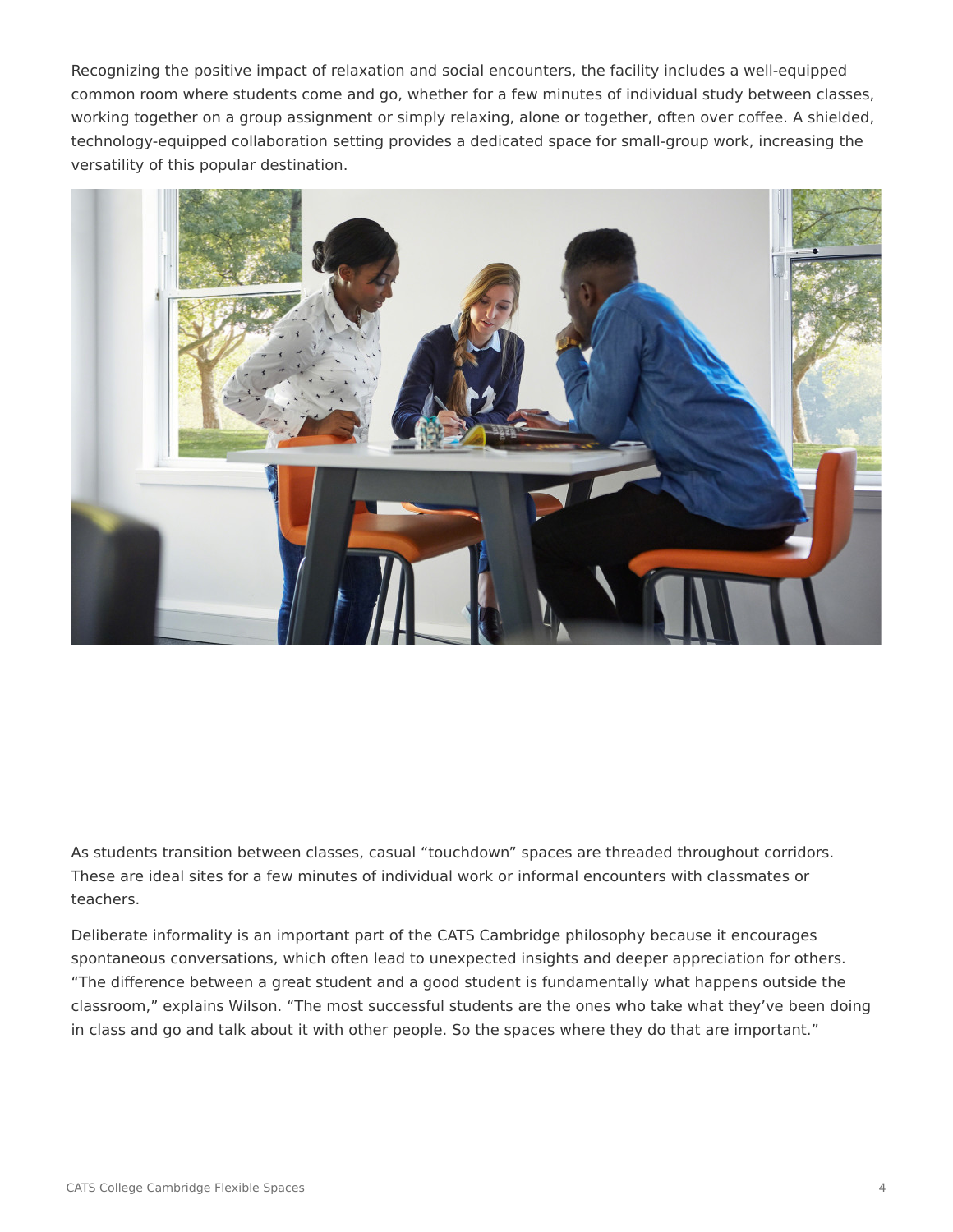In addition to furnishing learning spaces, Hunts provided Steelcase Inc. products for other areas throughout the new campus, including faculty offices and staff rooms, canteens, breakout and meeting areas.

**"The difference between a great student and a good student is fundamentally what happens outside the classroom. The most successful students are the ones who take what they've been doing in class and go and talk about it with other people. So the spaces where they do that are important."**

**STUART WILSON** | CATS Cambridge Principal

## **ACHIEVING MEANINGFUL RESULTS**

It's been a great few years for CATS Canterbury, with the campus consistently achieving excellent outcomes for inspections and recognition through several national awards, including the highest possible rating from the government-approved Independent Schools Inspectorate (ISI).

For Wilson and the other teachers, however, the most meaningful measure of the school's success is the success of graduates who regularly achieve more than they ever thought possible.

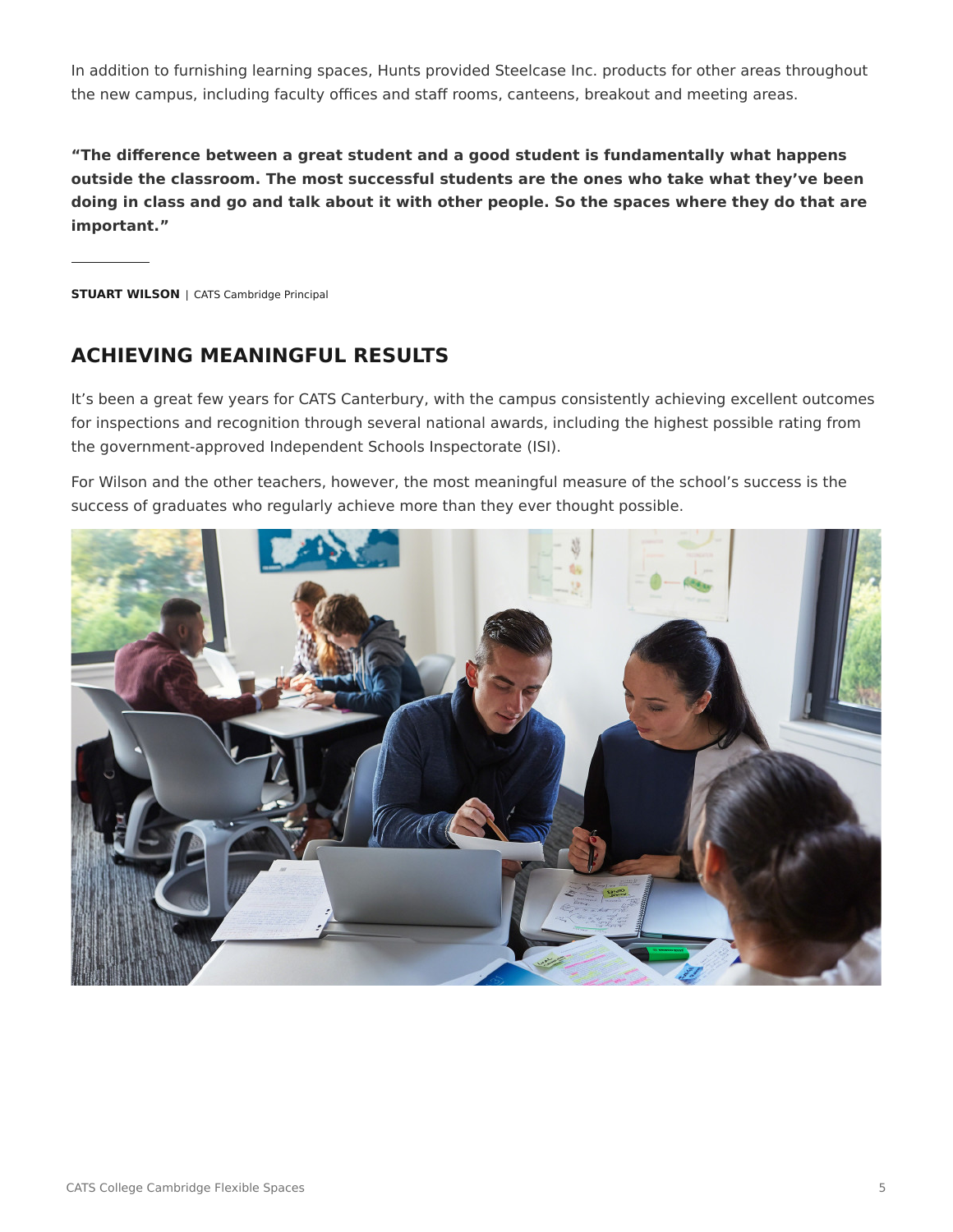"We're trying to take our students from a position of many different styles of learning and get them to a position where they can be really successful in later careers and later life. A key lesson we try to impart is that intelligence isn't fixed – in other words, smart isn't something you are, it's something you get," says Wilson. He believes it's important for educators to focus on lofty goals versus more narrow, easily measured outcomes such as preparing for exams. "We're in the business of building futures and shaping destinies," he says. "That's what we do."

### **CREDITS**

Steelcase Dealer: Hunts Office Furniture & Interiors Ltd. Architect: Clague Architects, Canterbury Designer: Russell Emmett, Hunts Office Furniture & Interiors Ltd.

## **STEELCASE INC. PRODUCTS**

Classroom Furniture: [Verb](https://www.steelcase.com/products/conference-classroom-tables/verb/) Seating: [Node,](https://www.steelcase.com/products/collaborative-chairs/node/) [Think,](https://www.steelcase.com/products/office-chairs/think/) [Cobi,](https://www.steelcase.com/products/collaborative-chairs/cobi/) Westside Desking: [FrameOne](https://www.steelcase.com/products/benching/frameone/), Kalidro Storage: [Universal](https://www.steelcase.com/products/bins-shelves/universal-storage/) Tambours Breakout: [media:scape](https://www.steelcase.com/products/collaboration/mediascape/), [Lagunitas](https://www.steelcase.com/products/lounge-chairs/lagunitas-lounge-seating/), B-Free stools and tables

#### **Featured Products**

| +About Steelcase |
|------------------|
| +Customer Care   |
| +Legal Notices   |
| +Connect With Us |
| +Contact Us      |
| <b>Steelcase</b> |
|                  |
|                  |